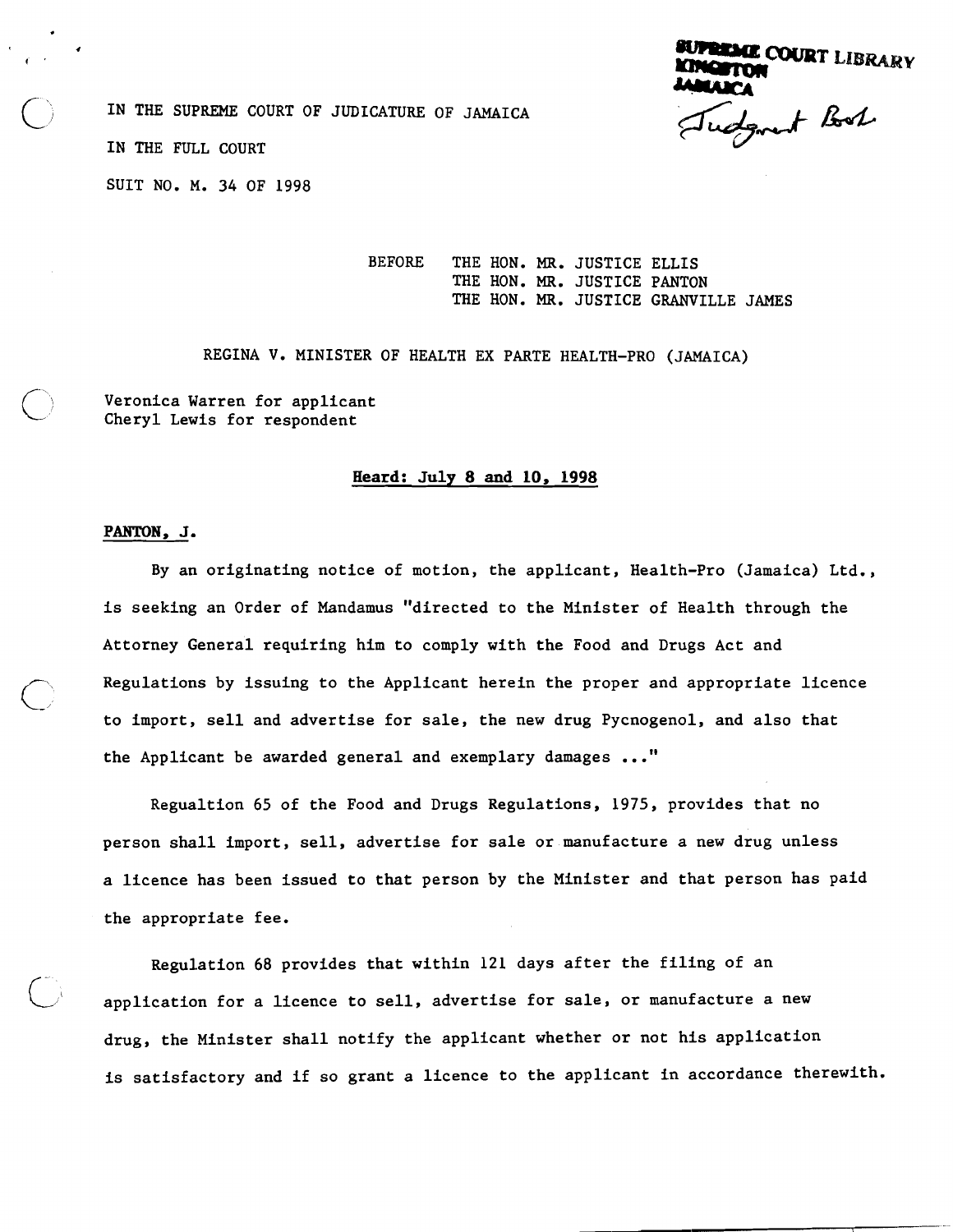The applicant has contended that the form of response to its application for a licence is inappropriate in that the Minister has granted registration instead of a licence. The Minister has responded to that by saying that locally and internationally the terms "licensing" and "registration" are used inter-changeably.

The factual position, however, is that the applicant has been granted all that it seeks, except that it has not been permitted to advertise for sale without conditions.

The applicant has contended that under Regulation 68, once a licence has been granted, it gives the right to do all the things set out in the regulation. This contention is in our view unsustainable. We think that the Minister may grant a licence to import, or to sell, or to advertise for sale, or to manufacture. The granting of one does not necessarily include all.

The Minister of Health, we feel, is correct in holding the view that the procedure set out in Regulation  $4(1)$  governs advertisements for sale. That being so, written approval has to be sought from the Minister before any advertisement is published.

So far as the award of general and exemplary damages is concerned, we note that the order granting leave did not give leave to seek such an award. Indeed, the order could not have so done.

In our view this motion is misconceived. The Minister has granted the applicant a licence to import and to sell. And the applicant has been doing that without hindrance. There is no reason to compel the Minister to do anything.

 $\overline{2}$